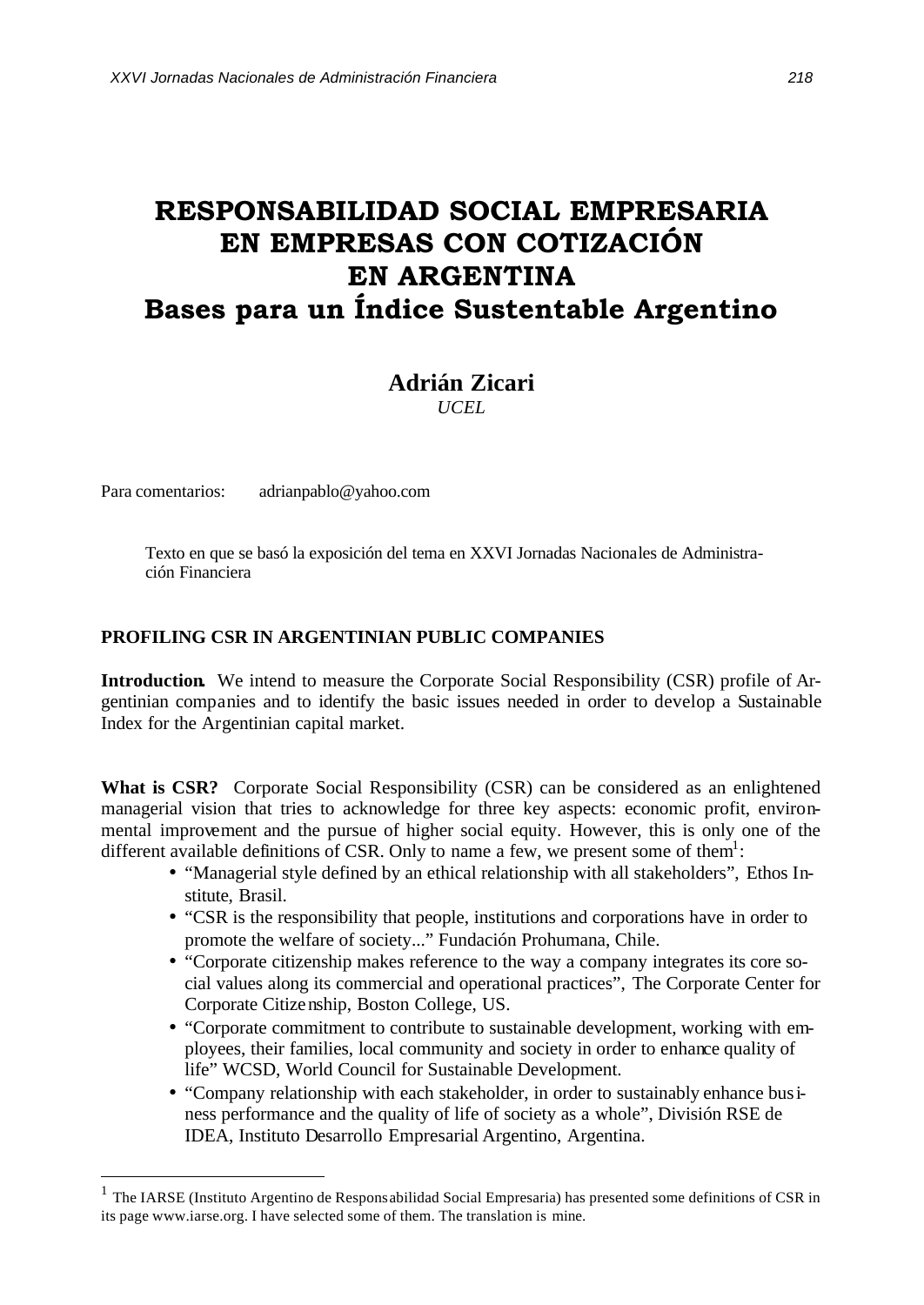- "Firm's ability to sustainably manage Economical, Social and Environmental resources applied to its activity" , IARSE, Instituto Argentino de Responsabilidad Social, Argentina.
- "Continual progress of business responsibility, mainly in its products and in its value chain, in social, economical and environmental issues, withreport and dialogue with stakeholders" , Fundación El Otro, Argentina.

As we may see, there is not an absolute, encompassing definition of CSR. CSR as such may mean different things to different people. Perhaps this fact is merely due to the novelty of CSR. But it may also be that societal demands change along time and place. For instance, CSR in Argentina (and perhaps Brazil) is more connected to philantropy and commitment to help the poorer people in society. However, in Chile, CSR is more focused on employee welfare. Why do we have these differences?

Perhaps an influential article written by Ian Davies<sup>2</sup> may help us. In this article, the author remarks the long-term business impact of social issues. For instance, the food and restaurant sector in America is becoming influenced by the debate about obesity, and similar trends can be spotted in the pharmaceutic and in the tobacco industries. As Davies points out "billions of dollars of shareholder value have been put at stake as the result of social issues"

**A relative concept.** As a consequence, we have a concept of CSR that is not absolute, but relative to societal demands and emerging society forces. These demands may change and can be different according to the geographical area. Some populations in Latin America are worried about unemployment and consequently tend to be more lenient on polluting firms, as long as these firms provide work opportunities for the community. Thus, it may prove difficult to pursue a CSR conceptual model valid for all places and circumstances.

Moreover, what we call 'society' or 'community' is not a consolidated, homogeneous reality. There may be contradicting, colliding demands in the same society. In Argentina, there was a recent case, at Esquel, Patagonia, where an international company was interested in developing a gold mine. Esquel has an important tourist industry that could have been menaced by the potential pollution of the mining activity. For one side, unemployed people (and tax collectors) were eager to see the mine in operation. For the other side, people working in the tourist industry were anxious about the risks of mining. Eventually, a referendum was held and the result was a landslide against the mine.

Even geographical borders may have an influence in the development of societal demands. For instance, another recent case in Argentina took place in Gualeguaychú, Entre Ríos, when a popular revolt tried to stop the construction of a potentially polluting paper factory on the other side of the Río Uruguay, in the neighbouring country of Uruguay. Some cinics argue that it is not that people in Gualeguaychú were instant converts to the 'green cause', but that they saw their profitable tourist industry at stake while they could not receive any benefit from a plant that was being built in another country.

**Profiling companies: some potential problems.** When we are thinking about profiling companies, we are in fact trying to discriminate among companies on the basis of their CSR commitment or results. As we have seen, we can´t have a clear-cut approach to CSR and perhaps the best bet could be to define a set of valid criteria.

Thus, the question is 'valid for whom?' If we are developing an index fund catering to foreing investors, perhaps we should consider which values must be stressed. For instance, local farmers may not be especially concerned about animal well being, but there are many (or at least

<sup>2</sup> Davies, Business and Society, *The Economist*, may 2005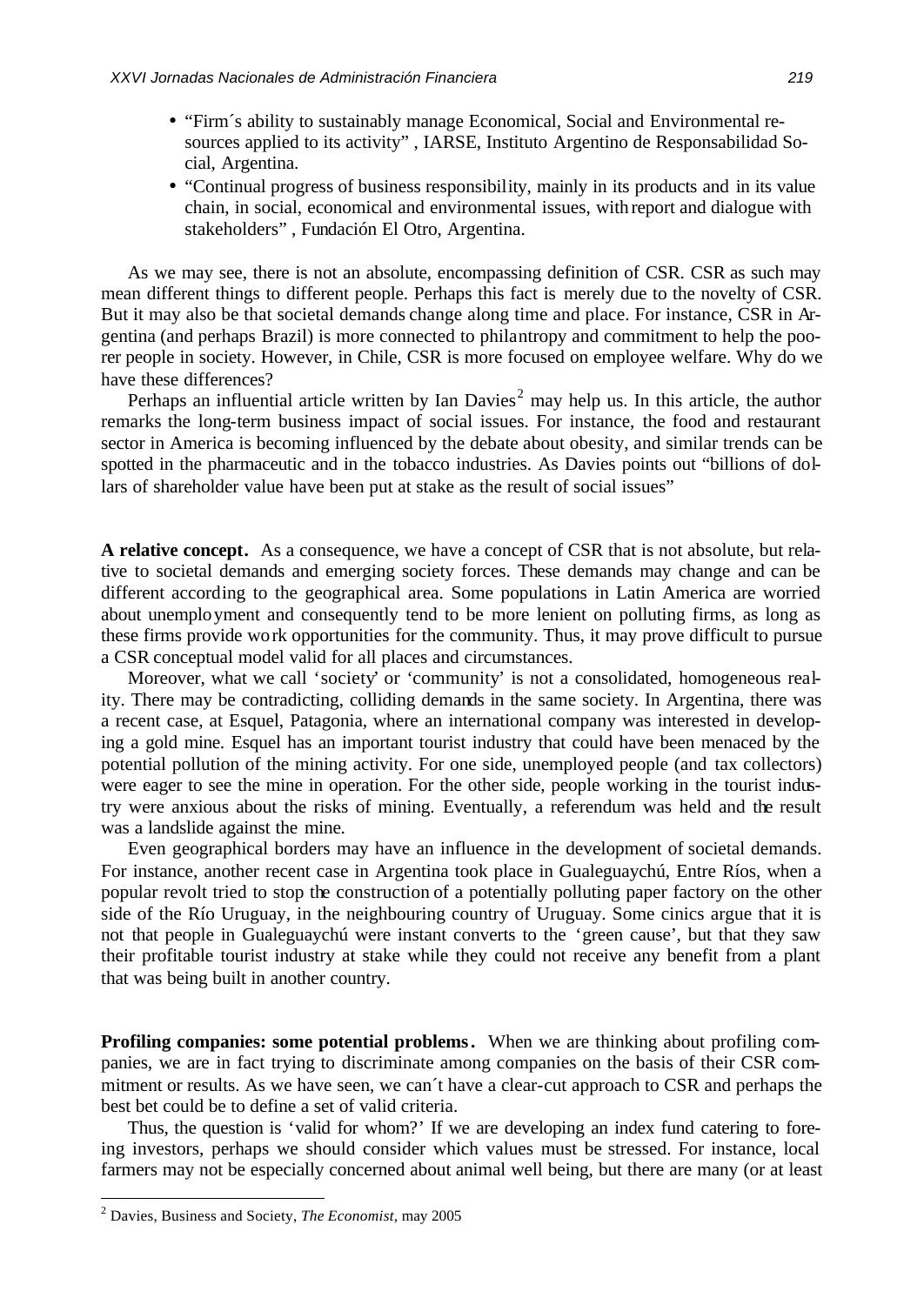some) international investors worried about this issue. The same fact could happen with religious beliefs, as we may see some investment funds whose stock selection policy especifically follow defined sets of religious values.

Furthermore, we could have a different 'weighting of worries', as different potential investors, even acknowledging the same set of 'causes', can assign a diverse 'weighting' to each of them. For instance, I may be focused on climate change and consequently orientate my investments primarily with this point in mind without paying much attention to other issues, even if I knew about them.

**Argentinian capital market.** However, this discussion may prove to be far-fetched considering the current situation of the local stock market. In fact, the Buenos Aires stock market<sup>3</sup> is not yet a large market, even by emerging market standards. There are merely a hundred listed companies, while only half of them have everyday trading. There are two market indexes: 'Panel General', that includes 50 companies, and 'Panel Líder' that considers only 25 companies. The trading volume is not amazing. For instance, on 2th September 2006, Buenos Aires´stock Exchange traded for a total of roughly 70 MM US\$ (this figure includes stocks, bonds and derivatives of which 7.5 US\$ are stocks). We may compare this trading with that of Santiago de Chile'stock exchange, in a country with quite fewer population than Argentina´s (and a lower income per capita), that traded on the same day more than 500 MM US\$ (66 MM US\$ stocks).

Clearly, this allows us little opportunity to stock selection, as there may be scarce chances to spot 'green' stocks (there are only a few stocks). On the other side, it may be argued that such an illiquid market can help stock misvaluation in the short run, making it difficult to spot CSR´s 'intangible assets or liabilities'. However, the same illiquidity may attract risk-prone investors in search for 'alpha'<sup>4</sup>.

Furthermore, there is little public information about listed companies. Of course, quarterly financial reports are filed on the local Government control agency<sup>5</sup> but there is not much public information besides that. Companies do not usually provide public statements about their operations, there is no available research on CSR issues, and the data about environmental facts is scarce and scattered among different public offices. It should be noted that there is not an 'EPAstyle' agency on the federal level, but a combination of a federal agency along with one agency per province (24 provinces) and municipal agencies in each major city. There is not yet any agency focused on corporate social issues (excluding environmental issues).

As a consequence, an investor interested in assessing the CSR exposure of Argentinian stocks in order to improve his portfolio formation may have trouble in determing how to do this assessment.

**Literature review.** The main insights for this research come from two recent articles, both of them written by researchers from the World Resources Institute. The first, 'Pure Profit, financial implications of environmental performance' 6 , analyzes the pulp and paper industry in the US in relation to the environmental risk that the industry faces. The authors, using a thoroughful analysis, establish a link between environmental risk and financial risk.

The second article, 'Changing Oil-Emerging Environmental Risks and Shareholder Value in the Oil and Gas Industry", is very similar in its approach and deals with the impact of environmental risk on energy stocks´ value. Here, a panel of experts is consulted about the main risks

 $3$  A complete description of the market can be seen at www.bolsar.com.

<sup>&</sup>lt;sup>4</sup> Investment returns that derive from stock selection instead of taking more risk ("beta").

 $<sup>5</sup>$  In the page www.cnv.gov.ar we can see all quarterly financial reports of listed companies.</sup>

<sup>6</sup> Repetto and Austin, *Pure Profit: Financial Implications of Environmental Performance*, 2002, World Resources Institute.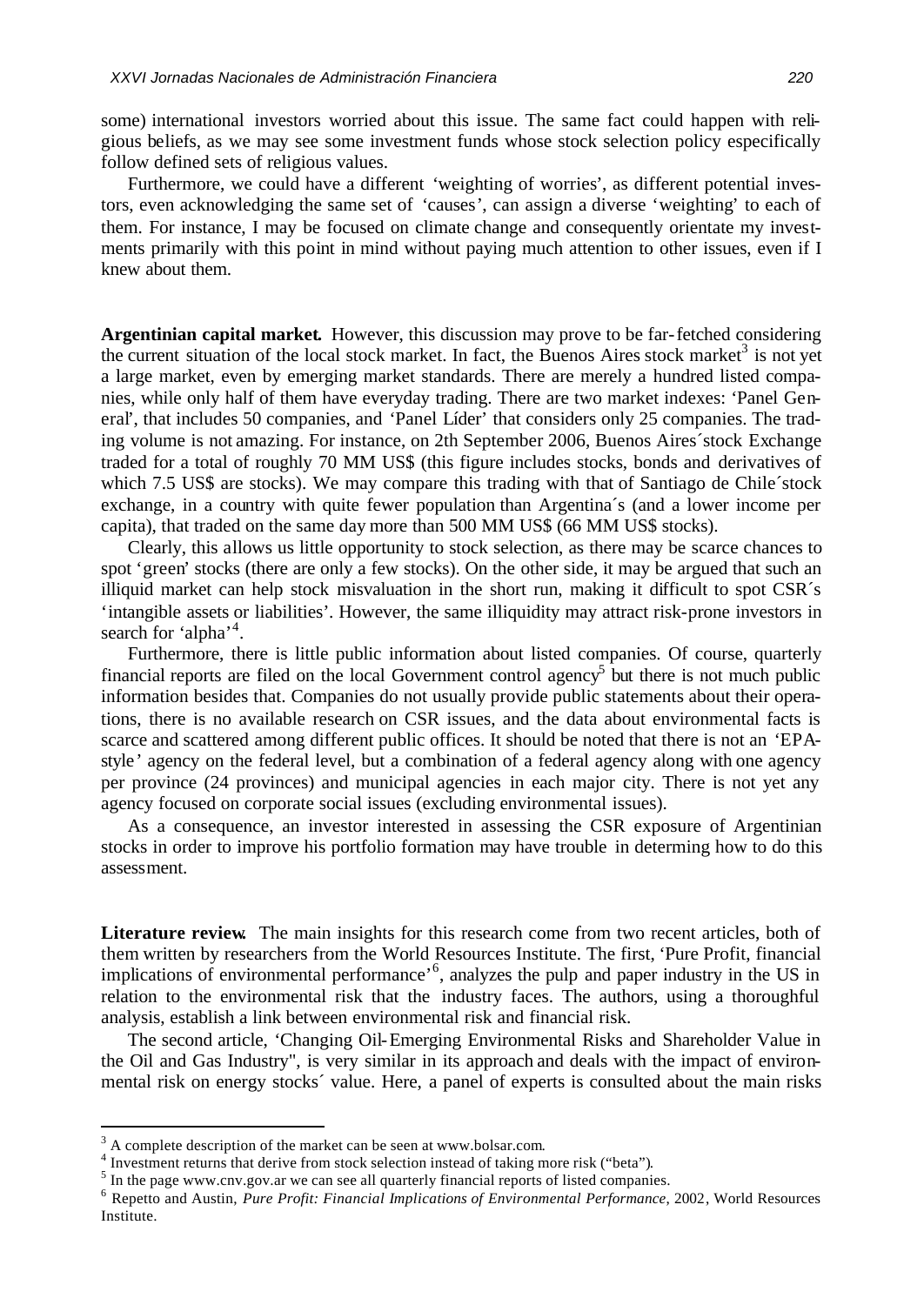that could affect the Oil and Gas industry regarding climate change. With this information, different scenarios are built, along with their probability and outcome.

Thus, investors could determine the exposure of each stock to environmental risk. The crux of the matter is that the risk of a company is assumed not to be included in the historical beta, mainly because the environmental risk is a prospective one. We may conclude that as societal demands change in the time, the past is no longer a useful guide for tomorrow´s CSR risk.

In another research, Soyka and Feldman<sup>7</sup> points out that the environmental management system of a firm determines its environmental performance, that lastly corresponds with controlled and non-controlled signals. In fact, it may be argued that investors are able to watch these signals in order to do the CSR profiling of companies. We will turn later to this signalling issue.

What practitioners do. In order to show the practitioner's perspective in developed markets, we have selected two well-known approaches. One of them, is that of KLD´s Domini indexes<sup>8</sup>, that are one of the first sustainable indexes created in America. For instance, Domini 400 is a selection of the 400 companies listed in US markets that rank first in an exhaustive matrix of criteria. The selection is conducted on information that is obtained via:

- 1- Direct communications with company officers
- 2- Research bought for non US equities
- 3- Media news reviews
- 4- Public documents, like filings, annual reports, proxy statements
- 5- Government and NGO information

Another company, Innovest Group, a research firm based in America<sup>9</sup>, bases its work on the assumption that 'companies' ability to handle environmental, social and governance (ESG) risks is a powerful proxy and leading indicator for overall management quality<sup> $10$ </sup>. Consequently, Innovest selects more than a hundred factors that are not usually used in traditional, accountingbased, fundamental reseach. Innovest presents the idea of the 'Iceberg balance sheet' that stands for the supposedly large part of companie´s value that cannot be grasped through conventional financial analysis.

In Innovest´s value model, four main intangible value drivers are considered:

- 'EcoValue', that roughly corresponds to 'environmental assets and liabilities' of World Resources Institute´s studies
- Human Capital
- Stakeholder Capital
- Sustainable Governance

It should be noted that KLD´s and Innovest´s approaches are not exactly the same, as they may include different criteria. Besides, KLD is more focused on portfolio selection while Innovest is more oriented towards offering market research to portfolio managers.

**What we are currently doing.** Our team at UCEL, Rosario, Argentina is currently reviewing public information about Argentinian quoted companies regarding CSR. We stress that only public information should be used if we assume that the Efficient Market Hypothesis stands in

<sup>7</sup> Sokya and Feldman, Capturing the Business value of EHS excellence; *Corporate Environmental Strategy*, 5, 61- 68, mentioned by Tong, Universidad del Pacífico, Perú, Research proposal (not published).

<sup>&</sup>lt;sup>8</sup> See www.kld.com for a complete explanation of Domini's methodology.

<sup>&</sup>lt;sup>9</sup> See www.innovestgroup.com for more details.

<sup>&</sup>lt;sup>10</sup> From Innovest web page.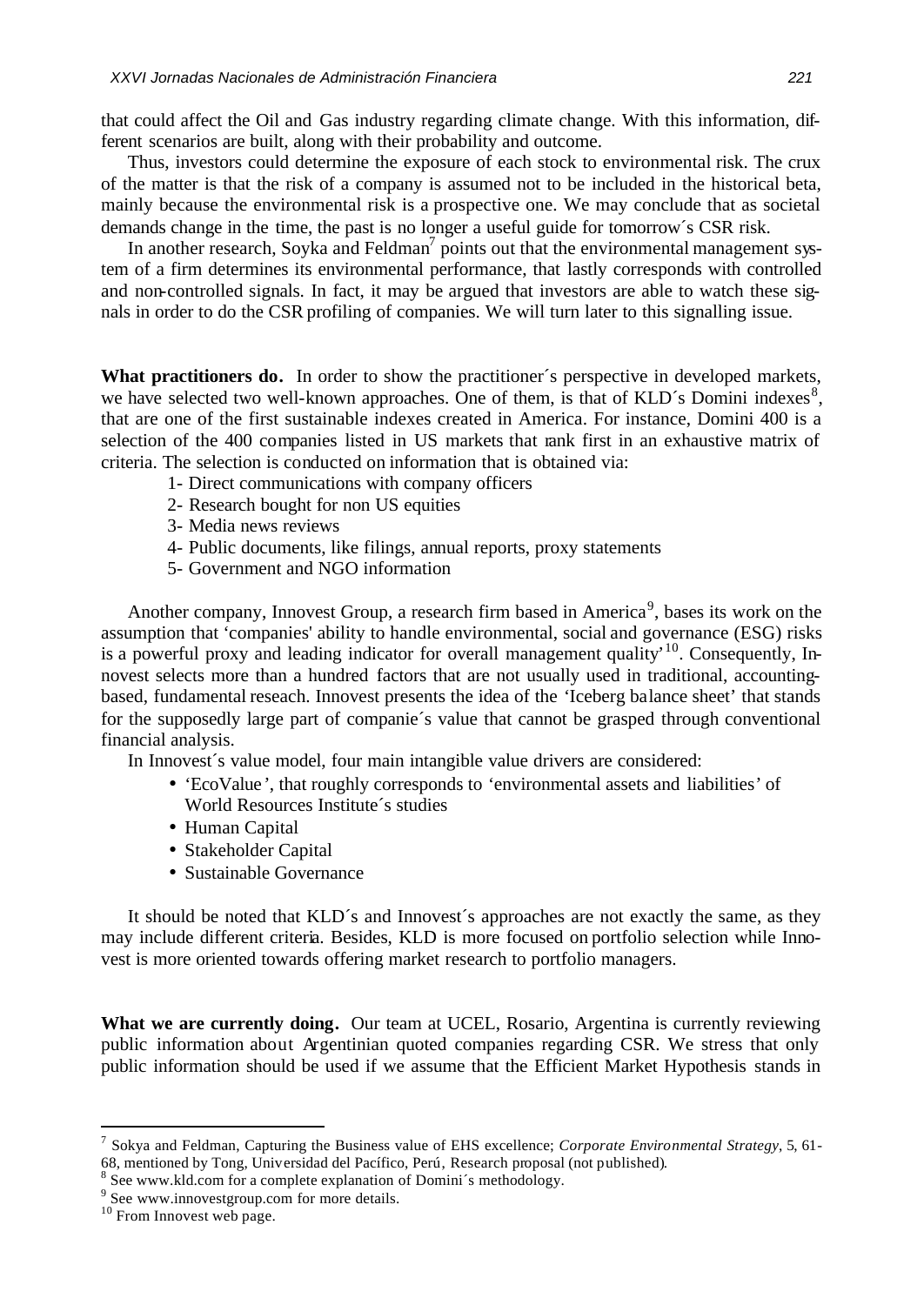the local market<sup>11</sup>. Public information includes (but it is not limited to) financial statements, triple bottom line reports, issuance of ISO certificates, published analysis and journal reports.

Ideally, this information should be verified by an external party and regular (provided on a regular basis, no ad-hoc reports) With that information in hand we will try to assess the signa lling value for a prospective 'responsible investor'. Note that we are not trying to prove a relation among CSR performance and value, but only the possibility of signalling CSR from an investor´s point of view.

Even if we have not yet arrived to that step, we think that this kind of signalling may be produced by:

- ISO 14000 certifications as they stand for a functioning environmental management system.
- Participation in eco-labelling as a sign to customers of a strong stake in sustainability.
- Issuance of sustainable reports (environmental, social or triple-bottom line reports).
- Participation in Carbon-bond schemes.
- Participation in a formal social certification program (for instance, American- Argentinian Chamber of Commerce Price, Asociación Cristiana de Dirigentes de Empresas Price in Argentina).

Note that, even if we cannot discard any clue yet, some sources of information mentioned in developed markets' research may not be useful here. For instance, public documents, news releases, NGO information are scarce and sometimes not very trustworthy.

With all the available information, we should be able to define a set of attributes or classifying variables, while each of these variables can assume different possible values. Based upon these values, we could build an analytical matrix that should be the basis of discrimination among 'more' or 'less' responsible firms.

We remark that this research does not pretend to determine any causative relationship among CSR performance and financial performance, but only to explore the possibility of performing CSR research on listed companies in Argentina with the public information currently available. The former point should be addressed by a future research project.

**Intended final outcome of this project.** Lastly, this work should cast light upon the opportunities and problems regarding the creation an 'Argentinian Sustainable Index'. Drawing from our research and the experience of other neighbouring emerging markets in developing local sustainable indexes, we will prepare a critical analysis of challenges that may entail the development of such an index.

Eventually, an action program, considering the necessary steps, could be produced. In our opinion, this last objective will be useful for:

- a) **Company managers:** that may lastly have an insight about the gap between the currently available company data and the potential requirements of the financial community.
- b) **Stock Exchange Regulation Agency (Comisión Nacional de Valores):** The regulation agency will have a reference regarding which environmental and social information should periodically require to listed companies. Thus, the agency could better protect investors´ interests.
- c) **Local investors (people and pension funds):** this research could help to develop a framework to estimate value impact of CSR policies(measuring 'CSR exposure' of investments).

<sup>&</sup>lt;sup>11</sup> Efficient Market Hypothesis points out that public information helps formulate current market prices. For instance, see Brealey Myers, Fundamentals of Corporate Finance.